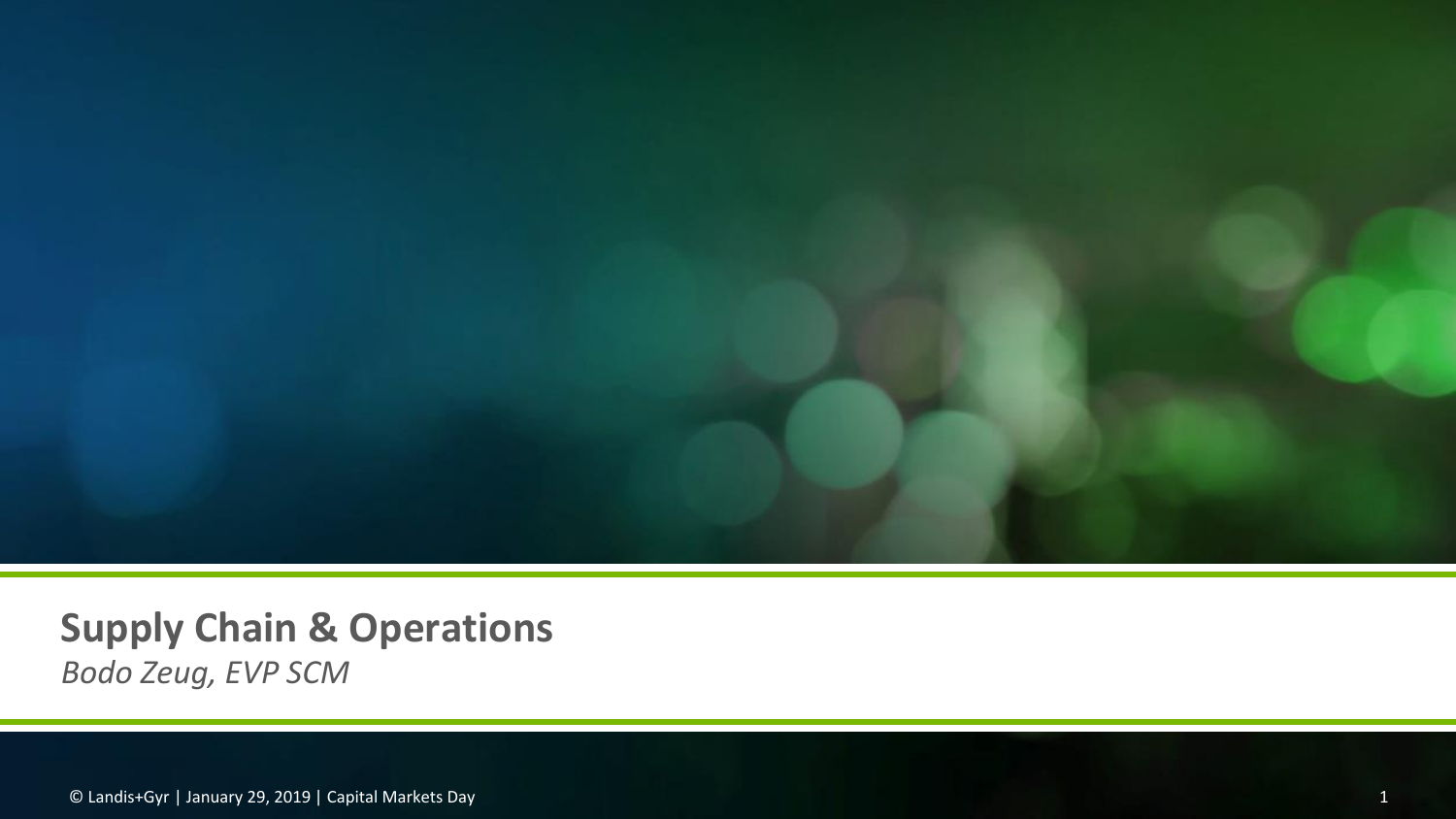# **Landis+Gyr supply chain & operations setup**



#### **Global supply chain footprint Supply chain footprint Supply chain & operations**



Major EMS sites



- **E** Supply chain inbound and outbound, planning and forecasting
- **E** Manufacturing in-house and outsourcing
- **Procurement** supplier selection and negotiation
- **Product cost out** design to cost and value engineering
- **Quality** manufacturing, supplier and product quality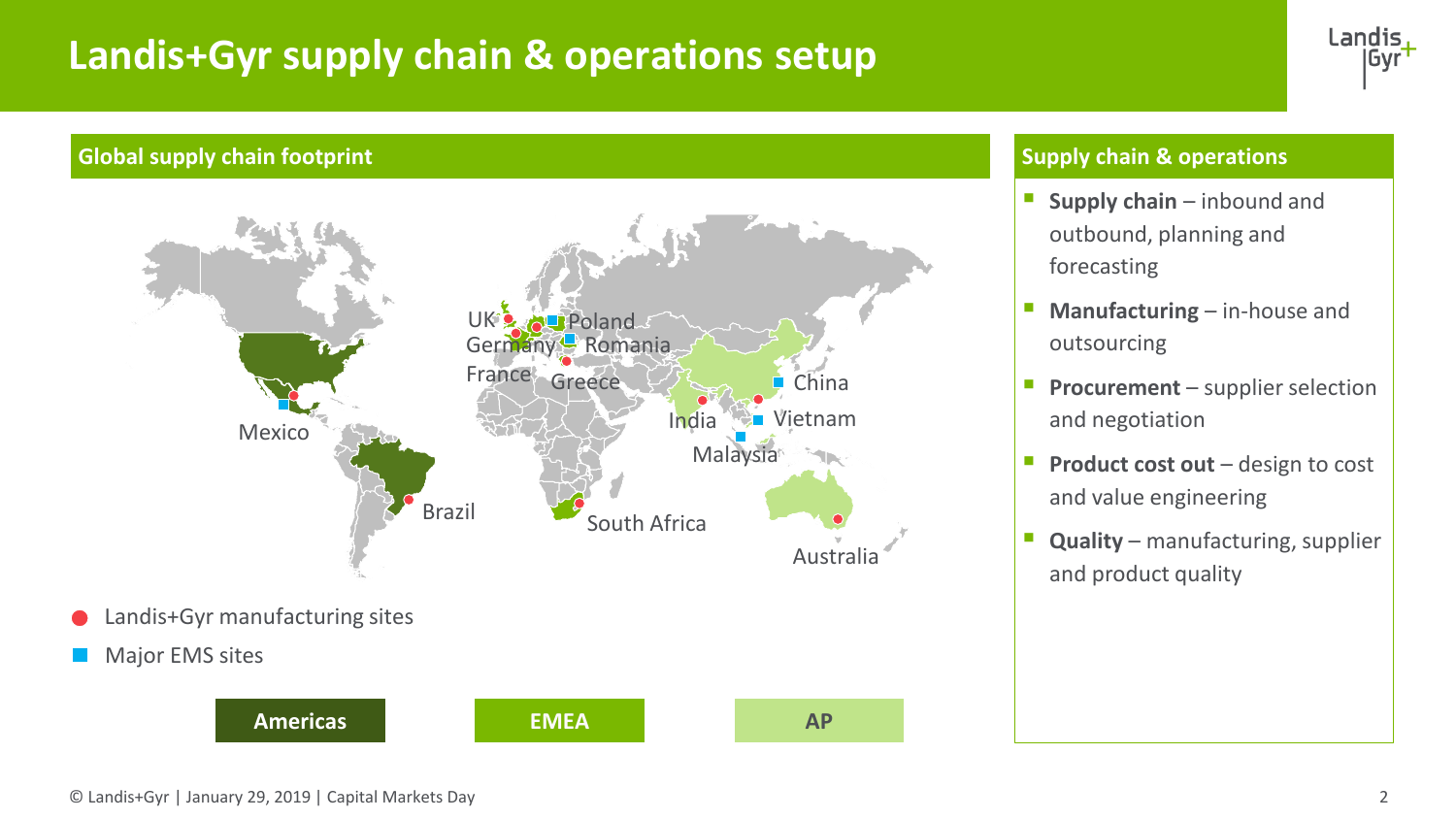# **Asset light strategy is geared to optimize cost, cash and performance**



#### **How to optimize**

| Cost               | Move to best cost countries and leverage labor arbitrage<br>Leverage purchasing power of top Tier 1 suppliers<br>Keep strategic and customized components under our<br>own control<br>Collaboration with suppliers on design to cost (DtC) |  |  |
|--------------------|--------------------------------------------------------------------------------------------------------------------------------------------------------------------------------------------------------------------------------------------|--|--|
| Cash               | Less CAPEX due to less investment and maintenance<br>Less work in progress (WIP) at Landis+Gyr<br>Direct shipments lead to less operating working<br>capital (OWC)                                                                         |  |  |
| <b>Performance</b> | Flexibility in load and factory utilization<br>Dual sourcing (sites) for business continuity<br>Shorter supply chain and shorter lead-times with direct<br>shipments<br>Use EMS expertise, which they have gained from other<br>industries |  |  |

#### **Guiding principles**

- Move to best cost countries along with our Tier 1 suppliers (e.g. Poland, Romania, Vietnam, Malaysia) where we are not already (e.g. Mexico)
- No new factories, use Tier 1 suppliers' facilities instead
- Keep specific test equipment and know-how under Landis+Gyr control
- Low volume / high mix products manufactured in house as too complex for outsourcing e.g. Corinth
- $\blacksquare$  Keep value chain in country where there is a regulatory need e.g. South Africa, Brazil, China, India, France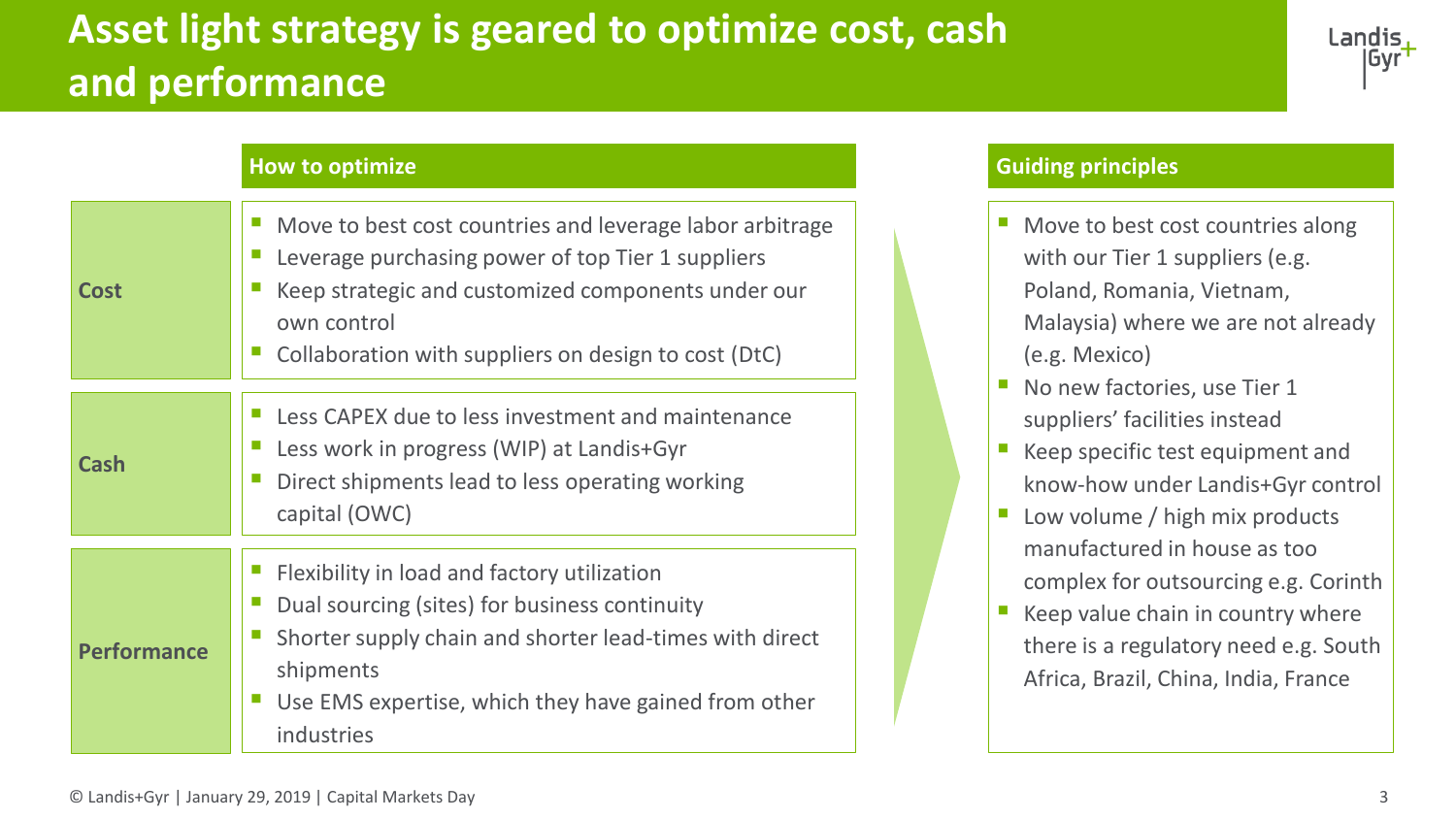# **We have a flexible, modular and robust supply chain which enables outsourcing at any stage of the production flow**









- Landis+Gyr customized design
- **Procurement of plastic and** metallic parts
- Landis+Gyr design and test specification
- Assembly of PCBA by electronics manufacturing services (EMS)
- Handling of standard components via EMS
- Assembly at Landis+Gyr manufacturing site
- Alternatively, assembly at electronics manufacturing services (EMS)
- Calibration, customization, sealing and packaging (CCSP) at Landis+Gyr manufacturing site
- Alternatively, at EMS dedicated sites under our supervision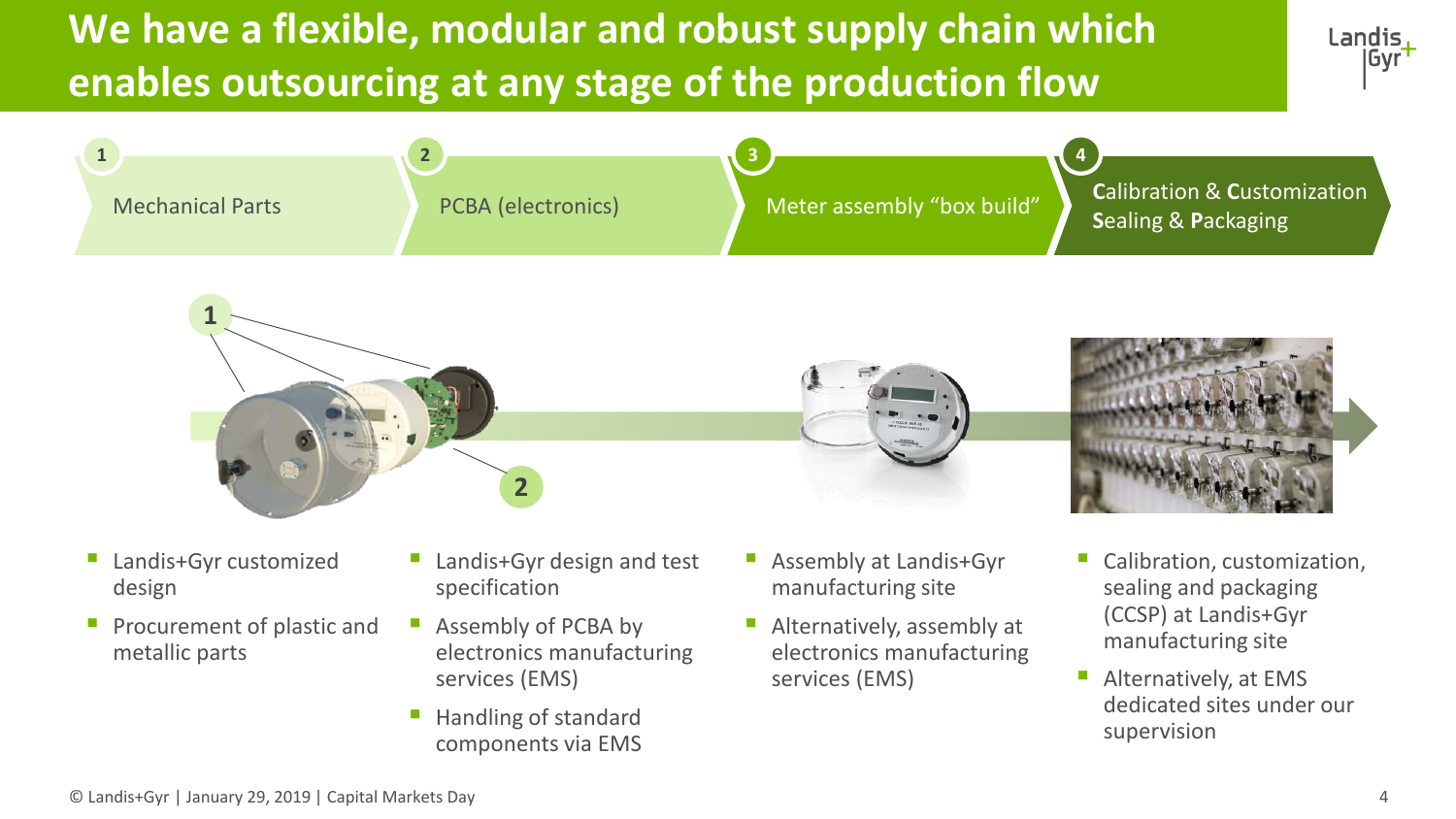# **We leverage the cost structure and purchasing power of our Tier 1 EMS partners**



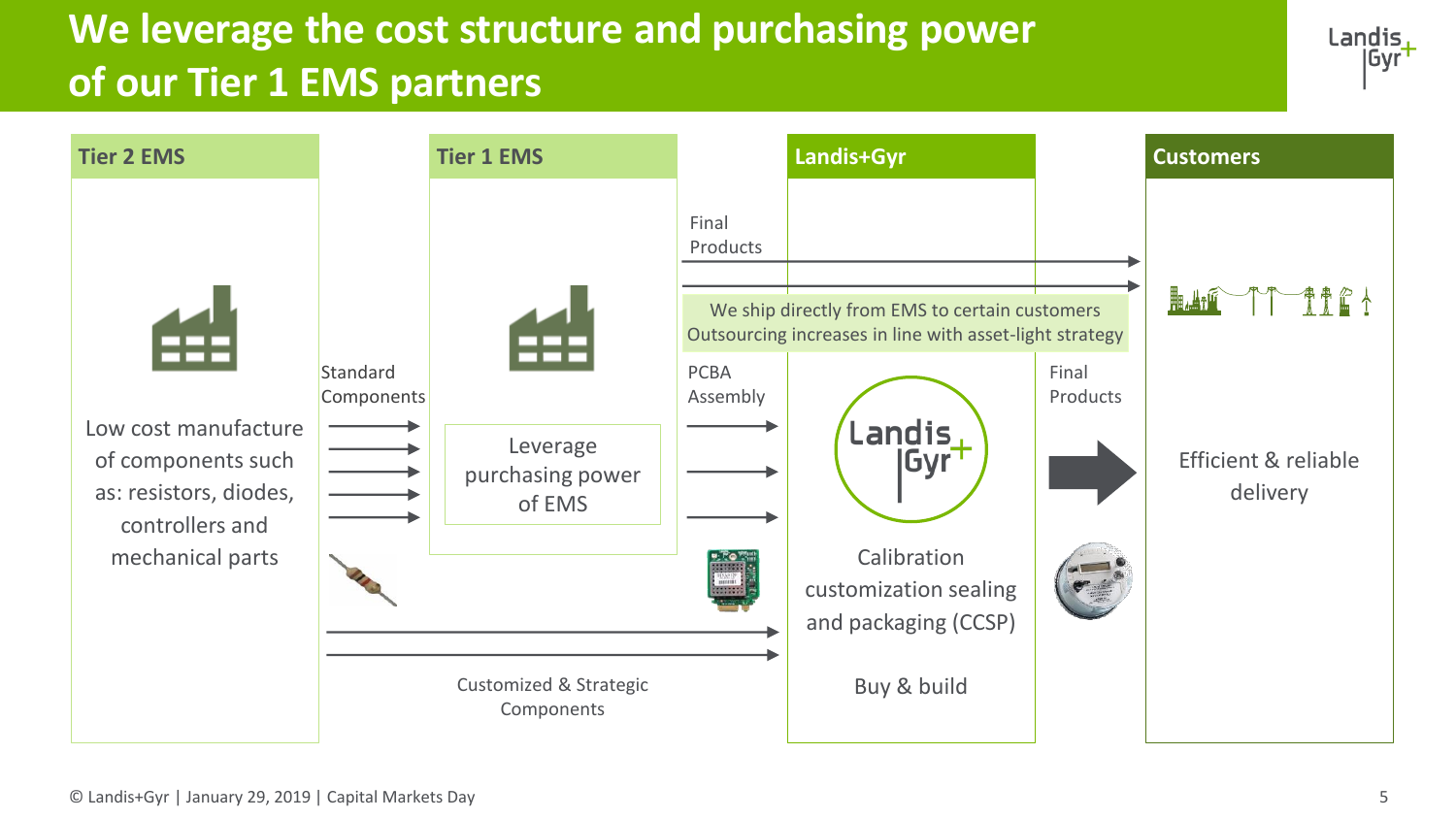# **We have implemented measures to minimize the impact of the industry-wide components shortage for Landis+Gyr**



#### **Situation at Landis+Gyr**

- Seller's market: Since 2018, global electronic component shortage due to high demand in other industry sectors (e.g. automotive, IoT)
- Landis+Gyr uses about 15'000 different components among which only 100 passive components are impacted (mainly capacitors, resistors and inductors)
- For some of these critical components lead time reached 40 weeks



- Incremental costs associated with supply chain constraints reduce Adj. EBITDA USD 12m in FY18 H1
- Temporary in nature but still a challenge for FY18 H2

### **Measures to secure deliveries for FY18 H2 and beyond**

### **Leverage EMS**

Ongoing intensive collaboration with EMS to mitigate lead time for critical component suppliers

#### **Safety stock**

- Continue the buffer stock initiative at the EMS's / Component manufacturers
- Expand safety stock beyond key components to include standard, passive products

### **Visibility**

- Increase forecast visibility at EMS from current 12 months to 24 months
- Increase period with order coverage between Landis+Gyr and EMS and between EMS and component suppliers

#### **Alternative components**

Close interaction between Landis+Gyr (supply chain and R&D), EMS, component suppliers to identify and qualify alternative sources/technologies for critical components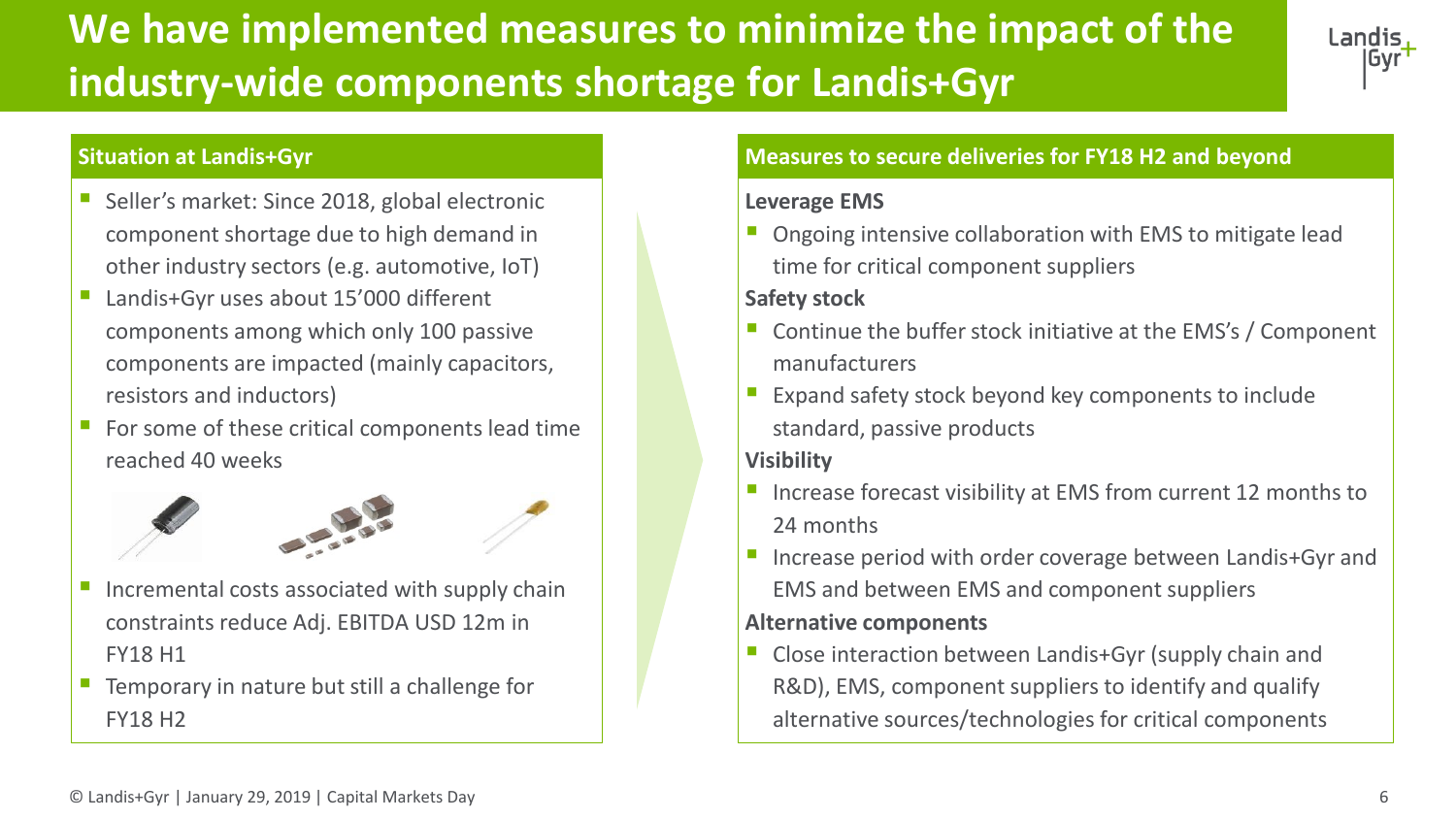# **Reliable quality delivered through our Zero Defect Initiative (ZDI)**



#### **Description of the initiative**

- Ongoing, continuous improvement initiative, running over multiple years
- Aiming to proactively address structural and systemic quality issues and reduce associated costs
- Key enabler of outsourcing and of our Asset Light strategy

### **Development of 2 pillars**

- Adapted quality management system standard from the automotive industry (VDA 6.3) to ensure best in class collaboration with a wide base of suppliers
- Focus on business areas with highest potential to reduce Non-Conformance-Cost (NCC)
- Continuous improvement and adjustment with the learning from field experience

#### **Supplier pillar**

- $\blacksquare$  Clear quality requirements for suppliers with quality assurance agreements (QAA) and production part approval process (PPAP)
- Over the past two years built up a team of trained and certified PPAP employees (>200) managing our suppliers at all levels
- Standardized qualification of suppliers (VDA 6.3)
- Number of VDA audits increased by 54% from 2016 to 2018
- Global and standardized supplier management process (with QBRs)
- Ensure ongoing reliability: for all product lines batch test of 1'000 hours

#### **Design pillar**

- First year product reliability has improved
- SW test automation improvement
	- Coverage extension by more than 30% since last year
- Contingency concept for SW with over the air (OTA) update
- Globally harmonized NPI hardware design reviews
	- Developed 355 safety/design/manufacturing elements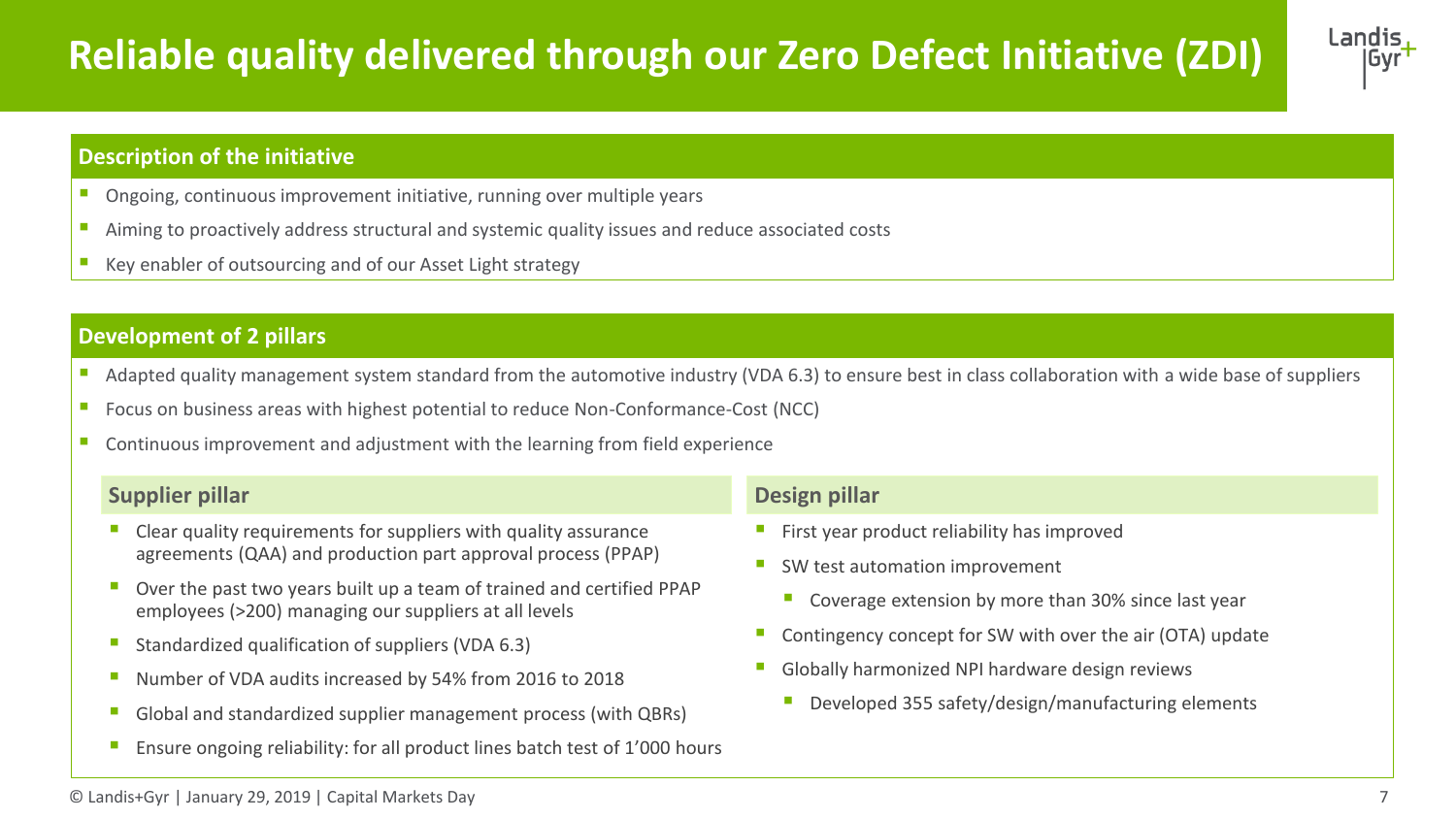# **Project Lightfoot will overachieve IPO commitment, delivering USD 25m yearly run-rate savings by FY20**



### **Description of the initiative**

## **Shifting to an asset light set up:**

- Introduction of a dual source/site using existing EMS sites
- Optimize / ramp-down / close selected manufacturing facilities



### **Project status**

### **Implemented**

- **The Transferred production of UK smart meters to EMS from** Stockport and cease production of electric meters in Northfields
- **E** Focused Montluçon on production of Linky meters and transferred all other products to Corinth

#### **In progress**

- Further ramp down Zug and transfer to Corinth
- Further transfer to EMS underway (several sites)

### **Savings**

### **Commitment**

- IPO: USD 20m of run-rate savings by FY21
- Revised: USD 25m of run-rate savings by FY20

### **Savings**

- USD 5m already achieved and included in gross margin
- Major EMS sites  $\parallel$   $\parallel$  USD 20m still to be delivered, mainly in FY19 and FY20